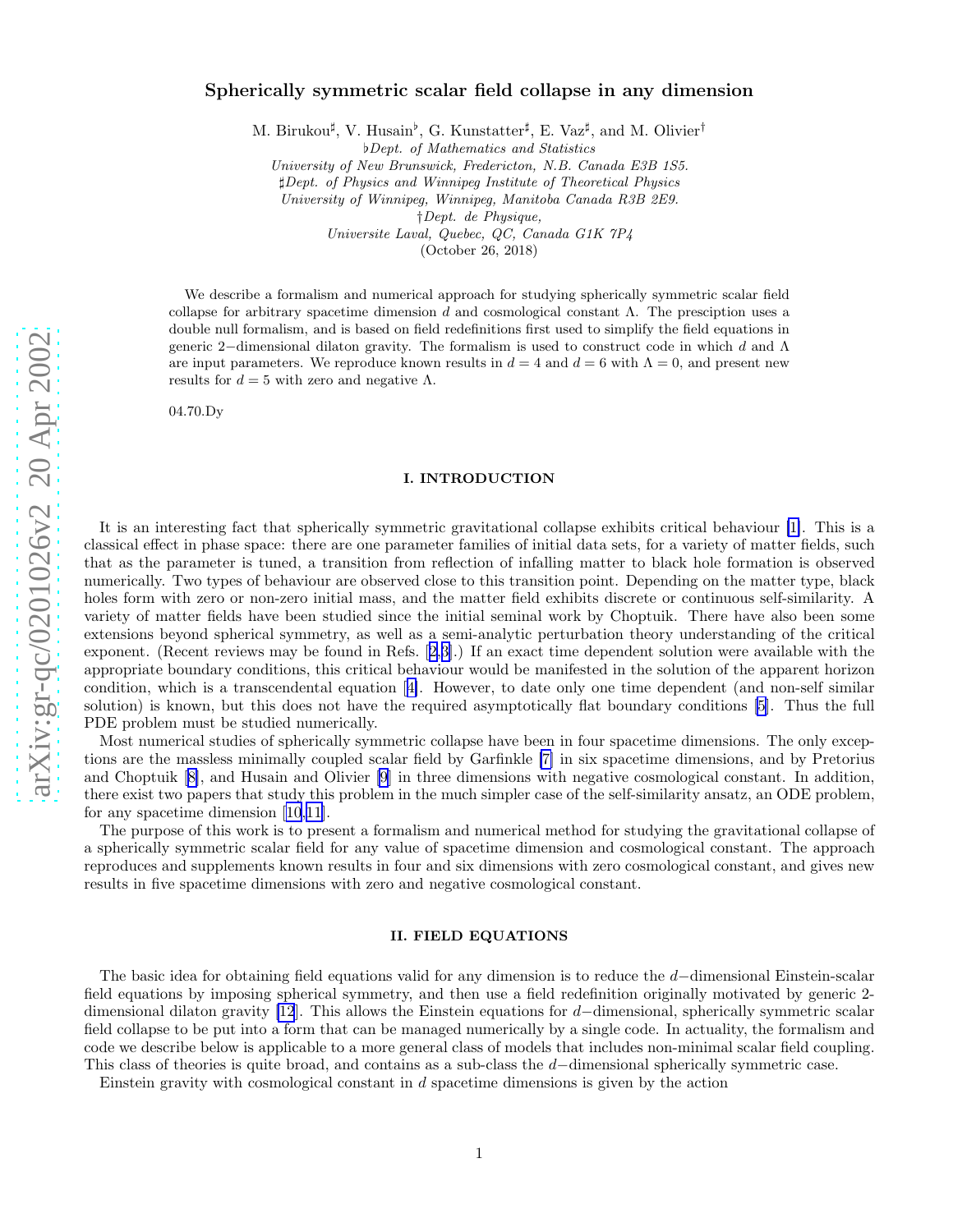$$
S_G^{(d)} = \frac{1}{16\pi G^{(d)}} \int d^d x \sqrt{-g^{(d)}} (R(g^{(d)}) - \Lambda)
$$
\n(1)

<span id="page-1-0"></span>The corresponding action for a minimally coupled scalar field is

$$
S_M = -\int d^d x \sqrt{-g^{(d)}} \left( g^{(d)\mu\nu} \partial_\mu \chi \partial_\nu \chi \right) \tag{2}
$$

To impose spherical symmetry, we write the  $d{-}$  dimensional metric  $g_{\mu\nu}$  as

$$
ds_{(d)}^2 = \bar{g}_{\alpha\beta} dx^{\alpha} dx^{\beta} + r^2(x^{\alpha}) d\Omega_{(d-2)},
$$
\n(3)

where  $d\Omega_{(d-2)}$  is the metric on  $S^{d-2}$  and  $\alpha, \beta = 1, 2$ . This gives the reduced action <sup>1</sup>

$$
S_{TOT} := S_G + S_M
$$
  
=  $\mathcal{V}^{(n)} \int d^2x \sqrt{-\overline{g}} \left[ \frac{1}{2G} \left( \frac{n}{8(n-1)} \overline{\phi}^2 (R(\overline{g}) - \Lambda) + \frac{1}{2} |\partial \overline{\phi}|^2 + \frac{n^2}{8l^2} \overline{\phi}^{\frac{2n-4}{n}} \right) - l^n \overline{\phi}^2 |\partial \chi|^2 \right]$  (4)

where  $n = d - 2$ ,  $V^{(n)}$  is the volume of the unit *n*-sphere, and

$$
l^n = G^{(d)} \tag{5}
$$

$$
\frac{1}{2G} = \frac{8(n-1)}{16\pi n}
$$
\n(6)

$$
\overline{\phi} = \left(\frac{r}{l}\right)^{\frac{n}{2}}\tag{7}
$$

The key simplification in our formalism is achieved by the following conformal reparametrization of the metric, whicheliminates the kinetic term for  $\bar{\phi}$  from the action [[12\]](#page-10-0). Let

$$
g_{\alpha\beta} = \Omega^2(\overline{\phi})\overline{g}_{\alpha\beta},\tag{8}
$$

where

$$
\Omega^2(\overline{\phi}) = C \exp\left(\frac{1}{2} \int \frac{d\overline{\phi}}{(d\overline{D}/d\overline{\phi})}\right),\tag{9}
$$

$$
\overline{D}(\overline{\phi}) = \frac{n}{8(n-1)}\overline{\phi}^2
$$
\n(10)

and  $C$  is an arbitrary constant. Now define a dimensionless "dilaton" field

$$
\phi = \overline{D}(\overline{\phi}) = \frac{n}{8(n-1)} \left(\frac{r}{l}\right)^n \tag{11}
$$

Note that  $\phi$  is proportional to the area of the *n*-sphere at radius r. With these redefintions the reduced action takes the simpler form

$$
S_{TOT} = \frac{1}{2G} \int d^2x \sqrt{-g} \left[ \phi R(g) + V^{(n)}(\phi) \right] - \int d^2x \sqrt{-g} \ H^{(n)}(\phi) |\partial \chi|^2 \tag{12}
$$

where

<sup>&</sup>lt;sup>1</sup>In most cases one should perform dimensional reduction at the level of the field equations to guarantee that one obtains the correct solution space. It is well known [\[12](#page-10-0)] that in the present case the reduced field equations correspond to the field equations obtained from the reduced action.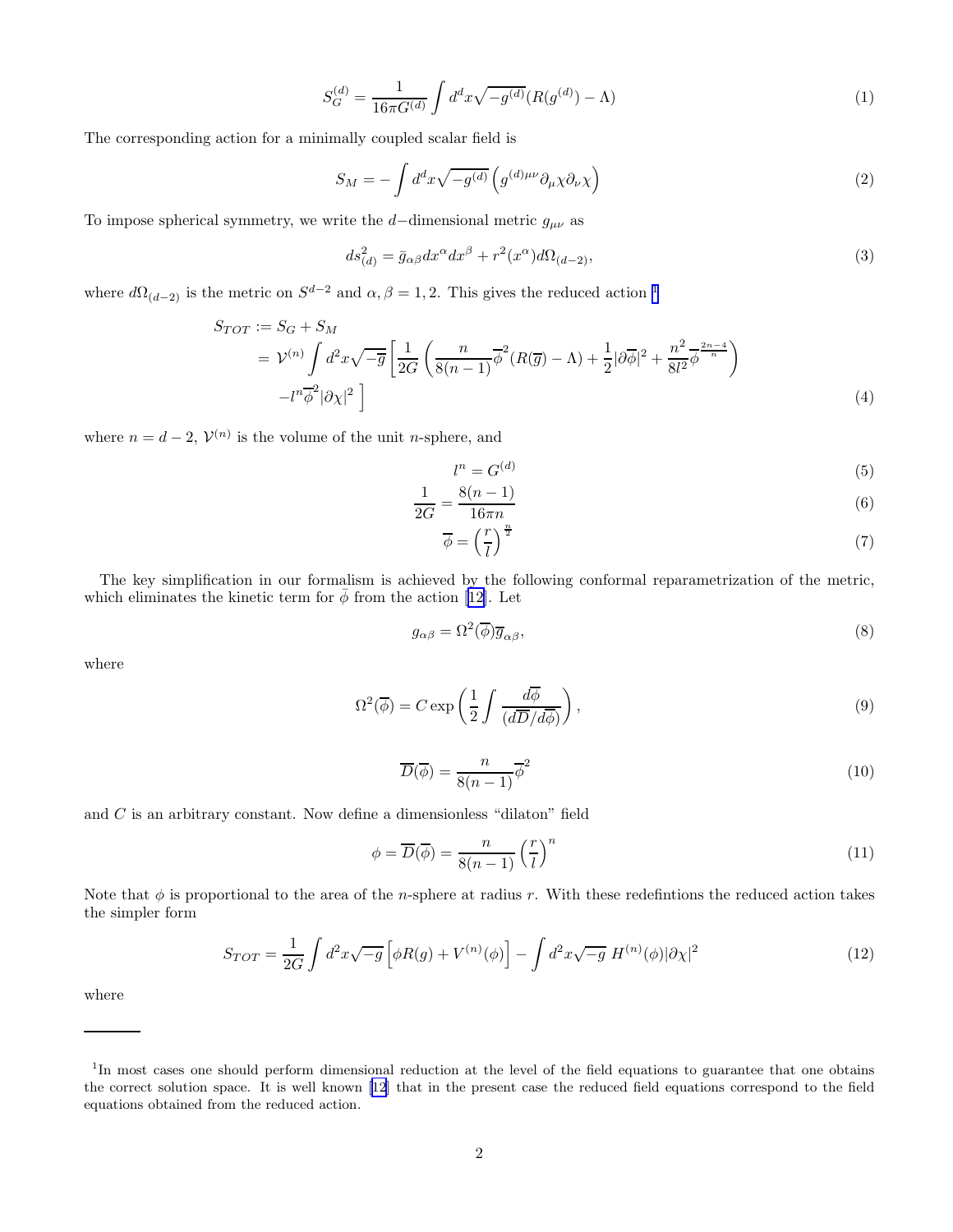$$
H^{(n)}(\phi) \equiv \frac{8(n-1)}{n}\phi
$$
\n(13)

$$
V^{(n)}(\phi) \equiv \frac{1}{n} \left( \frac{8(n-1)}{n} \right)^{\frac{1}{n}} \phi^{\frac{1}{n}} \left( -l^2 \Lambda + \frac{n^2}{8} \left( \frac{8(n-1)}{n} \right)^{\frac{n-2}{n}} \phi^{-2/n} \right),\tag{14}
$$

<span id="page-2-0"></span>and the overall factor of  $\mathcal{V}^{(n)}$  has been dropped.

Forarbitrary functions  $V(\phi)$  and  $H(\phi)$ , the action ([12\)](#page-1-0) is that of generic dilaton gravity theory coupled to a scalar fieldin two spacetime dimensions. This theory has been studied in great detail [[12\]](#page-10-0). The vacuum equations ( $\chi = 0$ ) can be solved exactly. By choosing an adapted coordinate system in which the the dilaton  $\phi$  plays the role of the spatial coordinate (i.e.  $x = l\phi$ ), the vacuum solution for the metric is

$$
ds^{2} = -(j(\phi) - 2GM)dt^{2} + (j(\phi) - 2GM)^{-1}dx^{2}
$$
\n(15)

where M plays the role of mass, and

$$
j(\phi) \equiv \int_0^{\phi} d\tilde{\phi} V(\tilde{\phi}) \tag{16}
$$

Note that we have dropped the superscript n denoting spacetime dimension, since the above solution applies to the generic case. For the specific case of  $d$ −dimensional spherically symmetric gravity

$$
j^{(n)}(\phi) = \frac{1}{n} \left( \frac{8(n-1)}{n} \right)^{\frac{1}{n}} \times \left( -l^2 \Lambda \left( \frac{n}{n+1} \right) \phi^{\frac{n+1}{n}} + \frac{n^3}{8(n-1)} \left( \frac{8(n-1)}{n} \right)^{\frac{n-2}{n}} \phi^{\frac{n-1}{n}} \right)
$$
(17)

It can easily be verified by making the appropriate substitutions and conformal reparametrization([8\)](#page-1-0) that the physical line element  $ds_{(d)}^2$  corresponding to (15) is precisely that of a d dimensional deSitter/anti-deSitter black hole with mass  $M<sup>2</sup>$ . It is important to note that the metric (15) is singular at  $\phi = 0$  even when  $M = 0$ . Up to numerical constants,  $j$  goes to zero as

$$
j(\phi) \to \phi^{1-1/n} \tag{18}
$$

near  $\phi = 0$ . This is not a physical singularity since the physical metric  $\overline{q}$  is indeed the Minkowski metric when M and  $\Lambda$  are zero. Nonetheless, the vanishing of  $j(\phi)$  will affect the choice of boundary conditions in our numerical method.

We now examine the field equations that derive from [\(12](#page-1-0)) in double null coordinates, for which the metric may be parametrized as

$$
ds^{2} = -2lg(u, v)\phi'(u, v)dudv
$$
\n(19)

where the prime denotes partial differentiation with respect to the null coordinate v. (Recall that this is just the  $u-v$ part of the physical metric.) The corresponding field equations are

$$
\dot{\phi}' = -\frac{l}{2} V^{(n)}(\phi) g \phi' \tag{20}
$$

$$
\frac{g'\phi'}{gH^{(n)}(\phi)} = 2G(\chi')^2\tag{21}
$$

$$
(H^{(n)}(\phi)\chi')' + (H^{(n)}(\phi)\dot{\chi})' = 0.
$$
\n(22)

In the above, the dot refers to differentiation with respect to  $u$ , which is treated like the "time" coordinate for the purposes of the following numerical integration. Remarkably, for arbitrary  $n$  Eqs. (20-22) are virtually identical in form to those studied in [\[9](#page-10-0)] in the context of  $2+1$  dimensional AdS gravity.<sup>3</sup> However, the boundary conditions are

<sup>&</sup>lt;sup>2</sup>Inorder to get the overall scale factor right, one must choose the constant  $C$  in ([9](#page-1-0)) appropriately.

<sup>&</sup>lt;sup>3</sup>For  $n = 1$  they are identical as expected.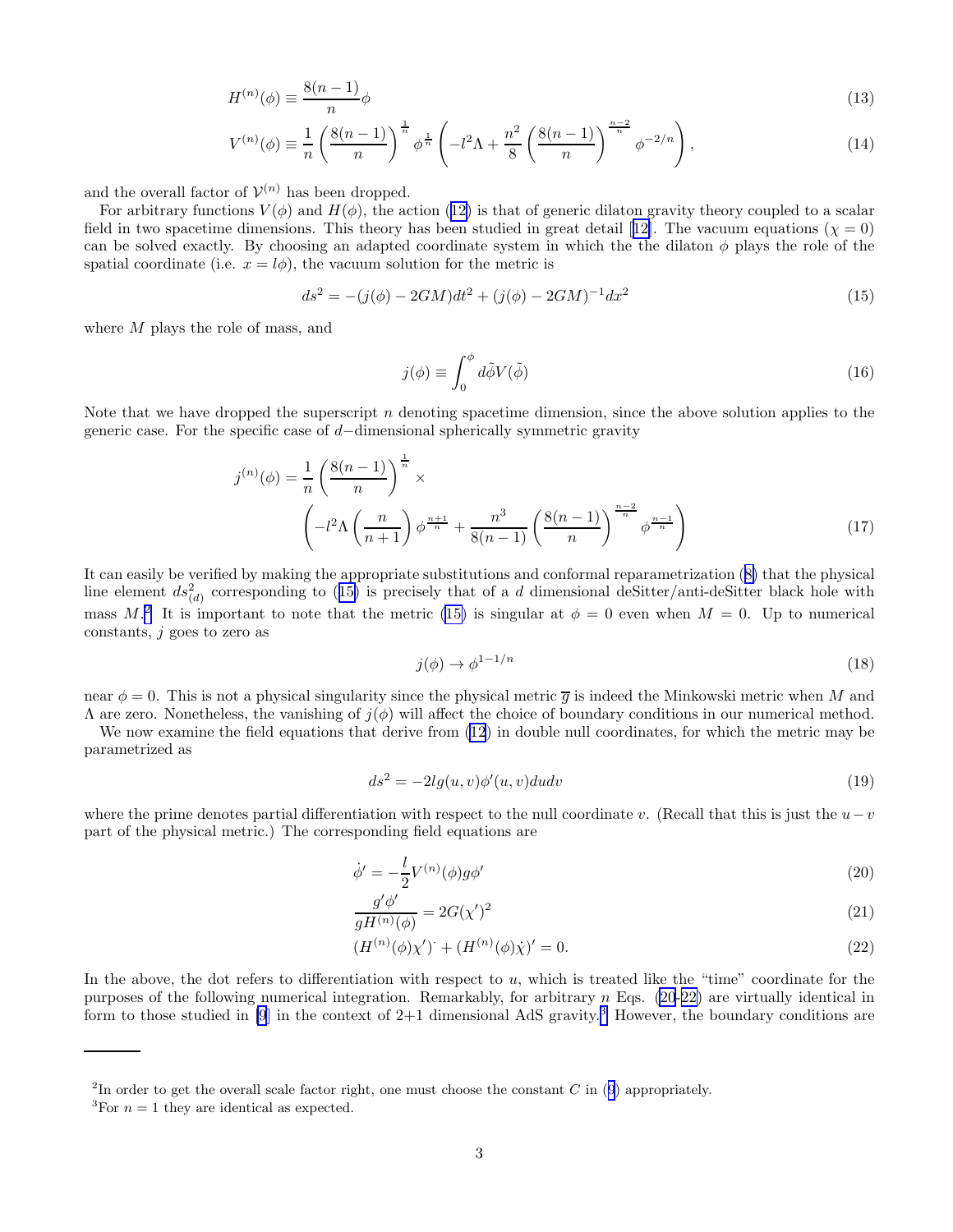<span id="page-3-0"></span>special in the case of  $n = 1$  ( $d = 3$ ), so we will not consider this case further. Except where explicitly stated, we henceforth restrict consideration to  $n \geq 2$  (which means spacetime dimension  $d \geq 4$ ).

The evolution equations may be put in a form more useful for numerical solution by defining the variable

$$
h = \chi + \frac{2\phi\chi'}{\phi'}.\tag{23}
$$

This effectively replaces the scalar field  $\chi$  by h. The evolution equations are

$$
\dot{\phi} = -\tilde{g}/2\tag{24}
$$

$$
\dot{h} = \frac{1}{2\phi}(h - \chi)\left(g\phi V - \tilde{g}\right),\tag{25}
$$

where

$$
\tilde{g} = \int_{u}^{v} (g\phi'V)dv'.
$$
\n(26)

and  $\chi$  is now to be considered a functional of h and g given by

$$
\chi = \frac{1}{2\sqrt{\phi}} \int_u^v dv \left[ \frac{h\phi'}{\sqrt{\phi}} \right] + \frac{K_3(u)}{\sqrt{\phi}} \tag{27}
$$

The integration constant  $K_3(u)$  must be zero because the definition of h requires  $h = \chi$  at  $\phi = 0.4$  The function g is a functional of h and  $\phi$ , obtained by integrating the constraint [\(21](#page-2-0)):

$$
g = K_1(u) \exp\left[4\pi \int_u^v dv \frac{\phi'}{\phi} (h - \chi)^2\right]
$$
\n(28)

where  $K_1(u)$  is again an integration constant (i.e. independent of the "spatial" coordinate v). We consider the case of a spherically symmetric, collapsing shell of matter, with no black hole in the interior, initially. Thus, our boundary condition should be such as to guarantee that the metric at  $r = 0$  (which translates to  $\phi = 0$ ) goes over to the vacuum solution([15\)](#page-2-0). By transforming the vacuum  $(M = 0)$  metric [\(15](#page-2-0)) to double null coordinates [\(19](#page-2-0)) we obtain a metric of the form

$$
ds^2 = -j(\phi)dudv\tag{29}
$$

where  $u = t - \phi^*$  and  $v = t + \phi^*$ , with the generalized "tortoise coordinate"  $\phi^*$  defined by

$$
\phi^* = l \int_0^{\phi} \frac{d\phi}{j(\phi)}\tag{30}
$$

With these definitions,  $\phi = 0$  corresponds to the surface  $v = u$ . Moreover, it follows that for the vacuum solution

$$
\phi' \equiv \frac{\partial \phi}{\partial v} = \frac{1}{2} \frac{j(\phi)}{l} \tag{31}
$$

Comparing metric (29) to our general form [\(19](#page-2-0)) we see that  $g = 1$  for the vacuum solution. Since we would like the numerical solution to approach the vacuum at  $\phi = 0$ , the above analysis determines the required boundary conditions. In particular the integration constant  $K_1(u) = 1$ , and

$$
\dot{\phi} \equiv \frac{\partial \phi}{\partial u} \to -\frac{1}{2} \frac{j(\phi)}{l} \tag{32}
$$

which vanishes at  $\phi = 0$  in agreement with the expression (26).

<sup>&</sup>lt;sup>4</sup>We will see below that although  $\phi'$  goes to zero at  $\phi = 0$  it does so slowly enough to guarantee that the second term in (23) vanishes at  $\phi = 0$ .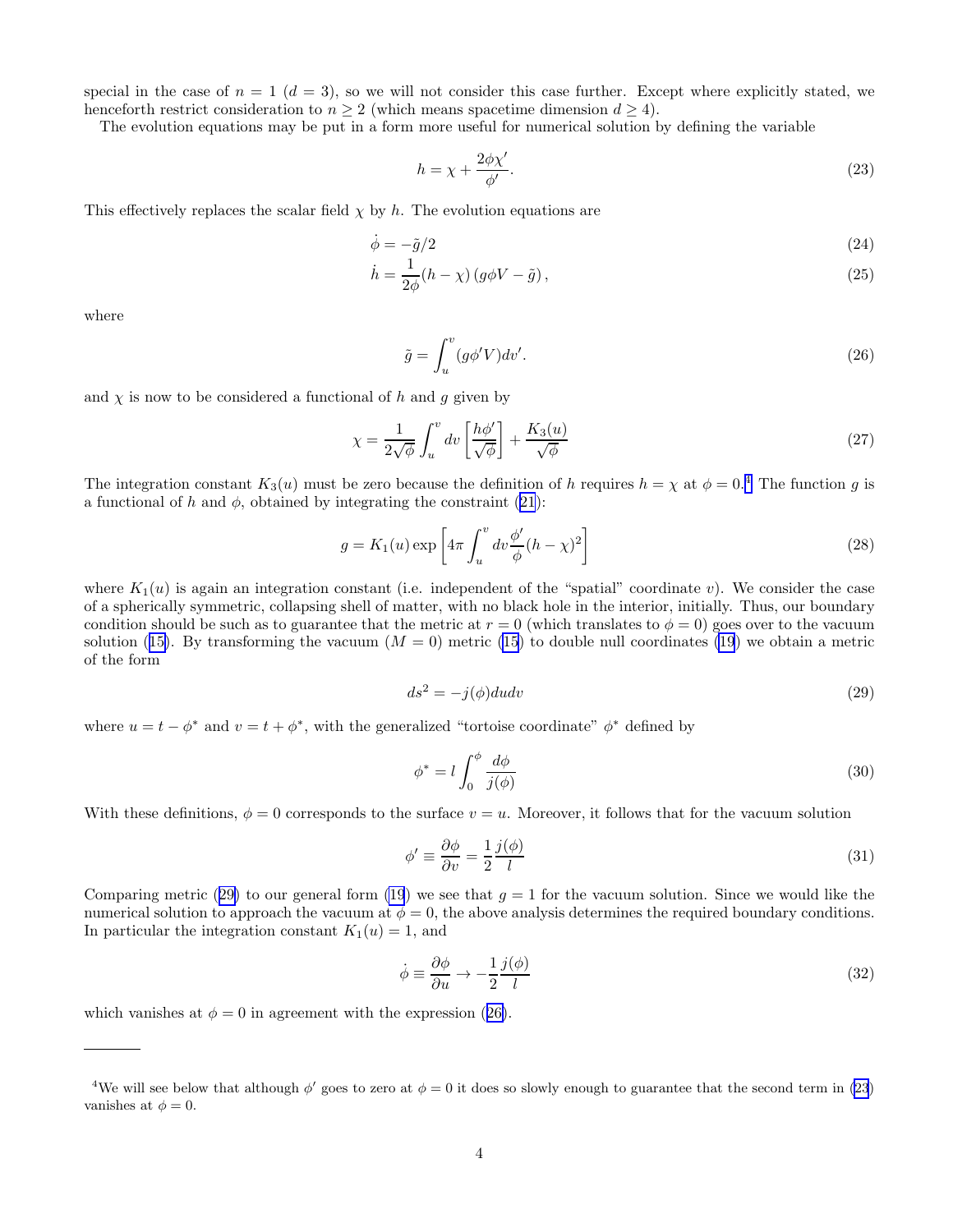## III. NUMERICAL METHOD

<span id="page-4-0"></span>The numerical scheme uses a  $v$  ('space') discretization to obtain a set of coupled ODEs:

$$
h(u, v) \to h_i(u), \qquad \phi(u, v) \to \phi_i(u). \tag{33}
$$

where  $i = 0, \dots, N$  specifies the v grid. Initial data for these two functions is prescribed on a constant v slice, from which the functions  $q(u, v)$ ,  $\tilde{q}(u, v)$  are constructed. Evolution in the 'time' variable u is performed using the 4th. order Runge-Kutta method. The general scheme is similar to that used in[[13\]](#page-10-0), together with some refinements used in [\[6](#page-10-0)]. This procedure was also used for the 3−dimensional collapse calculations in[[9](#page-10-0)].

The initial scalar field configuration  $\chi(\phi, u = 0)$  is most conveniently specified as a function of  $\phi$  rather than r. (Recall that  $\phi \propto r^n$ .) This together with the initial arrangement of the radial points  $\phi(v, u = 0)$  fixes all other functions. We used the initial specification  $\phi(0, v) = v$ .

We consider two types of initial scalar field configurations: the Gaussian and "tanh" functions

$$
\chi_G(u=0,\phi) = a\phi \exp\left[-\left(\frac{\phi-\phi_0}{\sigma}\right)^2\right],\tag{34}
$$

and

$$
\chi_T(u=0,\phi) = a \tanh(\phi). \tag{35}
$$

These choices permit us to test "universality," which is defined to be the independence of the details of the collapse, such as the critical exponent, on the choice of initial data shapes and parameters. Although universality may be tested for a large variety of shapes and parameters, the emphasis here is on different spacetime dimensions, so we have restricted attention to varying the amplitude parameter for these two shapes.

The initial values of the other functions are determined in terms of the above by computing the integrals for  $g_n$ and  $\tilde{g}_n$  using Simpson's rule. In all cases, we used values of  $\phi_0 = 1$  and  $\sigma = 0.3$  for the Gaussian initial data.

The boundary conditions at fixed u are

$$
\phi_k = 0, \quad \tilde{g}_k = 0, \quad g_k = 1. \tag{36}
$$

where k is the index corresponding to the position of the origin  $\phi = 0$ . (In the algorithm used, all grid points  $0 \leq i \leq k-1$  correspond to ingoing rays that have reached the origin and are dropped from the grid; see below). These conditions are equivalent to  $r(u, u) = 0$ ,  $g|_{r=0} = g(u, u) = 1$ , and guarantee regularity of the metric at  $r = 0$ . Notice that for our initial data,  $\phi_k$  and hence  $h_k$  are initially zero, and therefore remain zero at the origin because of Eqn.([25\)](#page-3-0).

As evolution proceeds via the Runge-Kutta procedure, the entries in the  $\phi_i$  array sequentially reach 0, at which point they are dropped from the grid. Thus the radial grid loses points with evolution. This is similar to the procedure used in  $[13]$  and  $[6]$ .

At each u step, a check is made to see if an apparent horizon has formed by observing the function

$$
ah \equiv g^{\alpha\beta}\partial_{\alpha}\phi\partial_{\beta}\phi = -\frac{\dot{\phi}}{lg},\tag{37}
$$

whose vanishing signals the formation of an apparent horizon.  $5$  For each run of the code with fixed amplitude a, this function is scanned from larger to smaller radial values after each Runge-Kutta iteration, and evolution is terminated if the value of this function reaches  $10^{-3}$ . The corresponding radial coordinate value is recorded as  $R_{ah}$ . In the subcritical case, it is expected that all the radial grid points reach zero without detection of an apparent horizon. This is the signal of pulse reflection.

The results  $(a, R_{ah})$  are collated as in [\[1](#page-10-0)], by seeking a relationship of the form

<sup>&</sup>lt;sup>5</sup>Itis worth noting that there exist special foliations of black hole spacetimes which have no apparent horizon [[14](#page-10-0)]. Therefore there is in principle the possibility that a numerical scheme that encounters such a slicing may fail to detect black hole formation. This manifestly does not happen with the double null coordinates used in our study, as demonstrated by the form of the static solution described above, and our results below.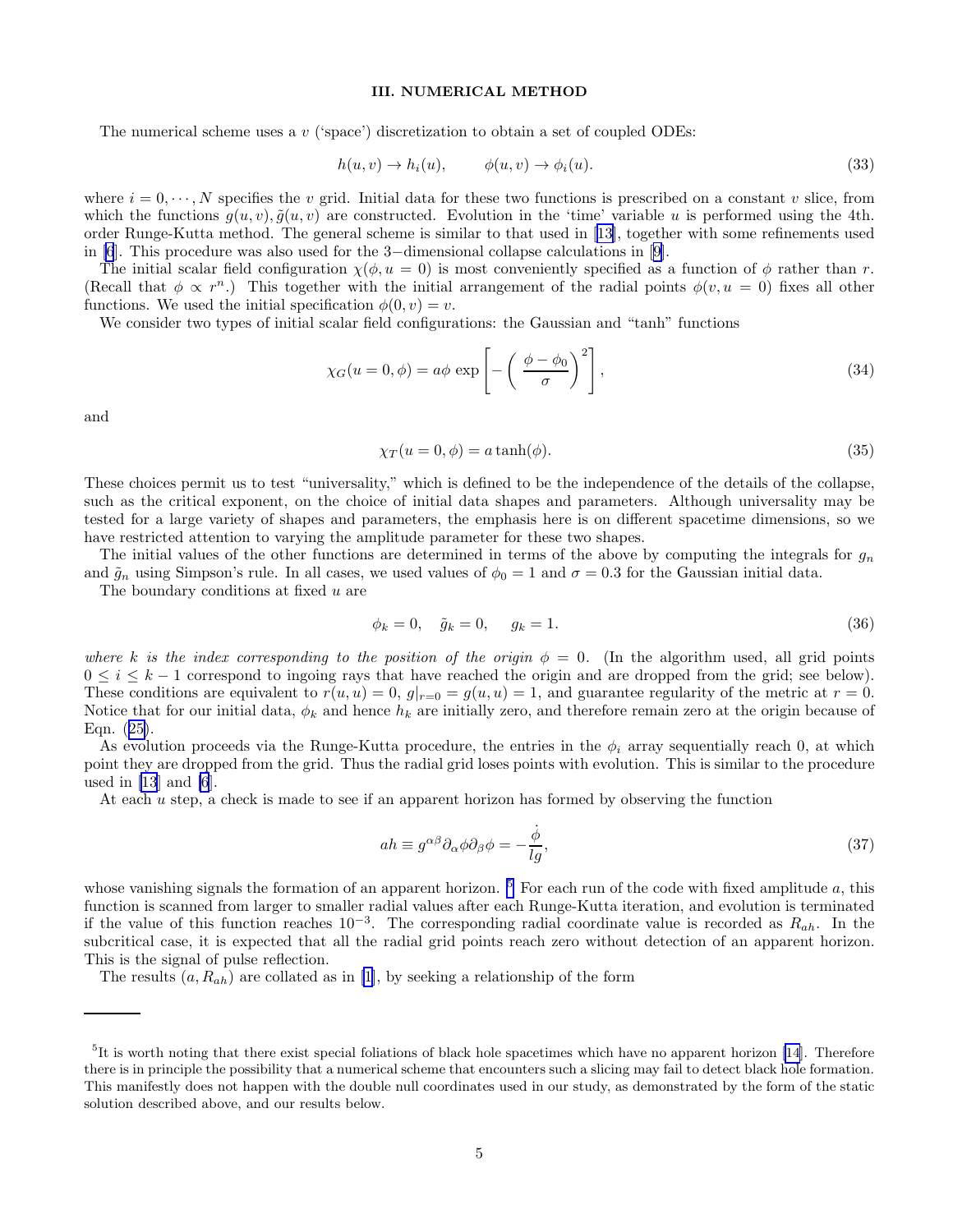$$
R_{ah} \propto (a - a_*)^{\gamma} \tag{38}
$$

where  $a_*$  is the critical amplitude which separates the black hole and reflection solutions.  $R_{ah}$  is the basic dimensional scale if a black hole forms, and is linearly related to black hole mass in four spacetime dimensions.

To improve numerical accuracy near  $\phi = 0$  we follow a procedure similar to [\[6](#page-10-0)], where all functions on a constant u surface are expanded in power series in  $\phi$  at  $\phi = 0$ , and the first three values of the constraint integrals are derived using the respective power series. We write

$$
h = h_0 + h_1 \phi \tag{39}
$$

and calculate the parameters  $h_0, h_1$  using the linear least squares fit for the first fifteen points in  $h_i(u)$ .<sup>6</sup> From this the expressions for  $\chi$ , g and  $\tilde{g}$  follow. The remaining  $N-3$  values of these functions are computed from their integral using Simpson's rule for equally spaced points. This linear fit near the  $\phi = 0$  is necessary because it elegantly handles the problematic  $1/\phi$  factor in the h evolution equation, which would persist even if a finer mesh were used. The v–derivatives of functions (needed for computing g and  $\tilde{g}$ ) are calculated using  $f'_{i} = (f_{i+1} - f_{i-1})/2\Delta v$  with end point values determined by linear extrapolation:  $f_1' = 2f_2' - f_3'$  and  $f_N' = 2f_{N-1}' - f_{N-2}'$ .

Further comments on the procedure are the following. The number of v grid points decreases as ingoing null geodesics cross  $r = 0$ , and so a reflected pulse cannot be followed back out toward infinity.<sup>7</sup> Also, again due to the loss of grid points, and hence resolution, we are not able to observe the detailed behaviour of the scalar field very near criticality. An additional numerical adjustment concerns the enforcement of boundary conditions at the origin: there is the gravitational tendency for the matter to pile up at the origin as the collapse proceeds. However the formalism has the competing implicit condition  $h(u, u) = 0$  (ie. at  $\phi = 0$ ). This can lead to a shift of this boundary condition under evolution. It is rectified by adjusting the scalar field function at each time step by adding a constant shift at all points. This shift is of order  $10^{-5}$  or less at each time step, and therefore there is a minor loss of accuracy, but a corresponding gain in stability.

The code was tested for grid sizes ranging from 2000 to 6000 points, and with the  $u$  and  $v$  step sizes ranging from  $10^{-2}$  to  $10^{-4}$ , for the two types of initial data used, as well as the vacuum case of vanishing scalar field. These tests established that the code converges. Further tests of the code is the reproduction of the known results in four and six dimensions, which also demonstrates the accuracy of the results we obtain. All the results presented below were for a grid size of 6000 points, with u and v step sizes of  $10^{-3}$ .

Finally, we point out that this procedure allows a more accurate analysis of the supercritical case than the subcritical one, again because of the loss of grid points as the evolution proceeds. This is less of an issue in the supercritical case because the number of points lost depends on the initial pulse amplitude, and our termination condition is such that typically one quarter of the original number of points are still present at termination, for the closest approach to criticality. We could of course monitor the subcritical case up to this point as well in an attempt to observe the self-similarity of the scalar field, but the very nature of this behaviour requires a way to replace lost grid points, as observed in [\[6](#page-10-0)]. For this reason we focus on supercritical evolutions.

## IV. RESULTS AND CONCLUSIONS

The code was first tested to recalculate known results in four and six dimensions. It was then run for the five dimensional case with zero, positive and negative cosmological constant. All the calculations were performed for amplitudes above the threshold for black hole formation, and for initial data specified in both Gaussian and tanh forms, parametrized by amplitude a. The figures below show the scaling law Eqn. (38). The squares represent the points  $(a, R_{ah})$  and the lines are the least squares fit to these points.

The 4−dimensional results for the Gaussian initial data are illustrated in Figure 1. The least squares fit gives a slope of  $\gamma = 0.36$ , in good agreement ( $\sim 4\%$ ) with earlier studies [\[1–3](#page-10-0)]. The figure also shows the oscillation about the fit line, again in accord with earlier work.

 $6$ There is nothing fundamental about this number, since the behaviour of the scalar field turns out to be very linear over the first several points; the results for  $h_0$  and  $h_1$  were virtually insensitive if the number of points used varied by a few on either side of fifteen.

<sup>7</sup>A modification of our procedure along the lines suggested in[[17\]](#page-10-0) may allow the tracking of the reflected pulse to future null infinity.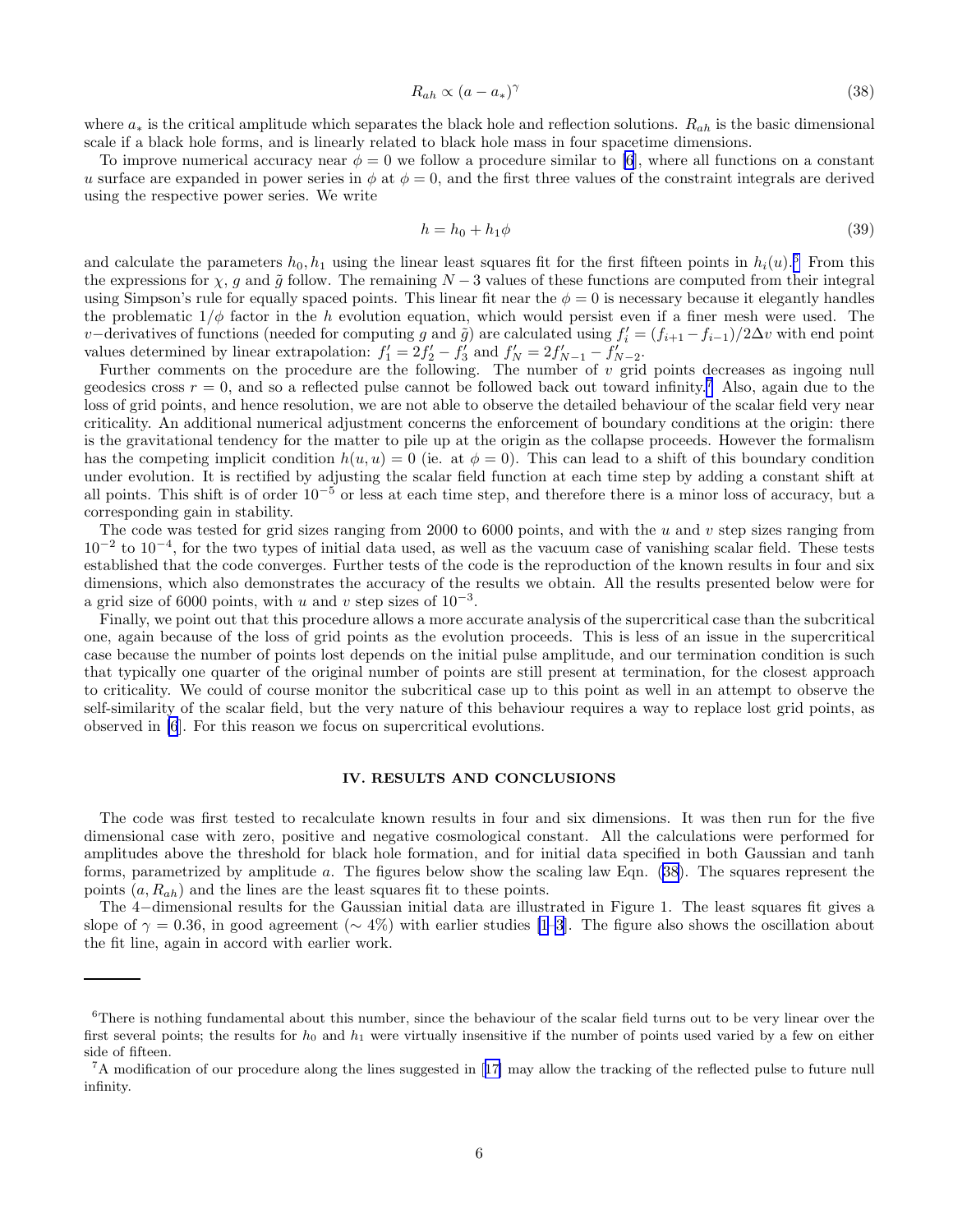

FIG. 1. Logarithmic plot of apparent horizon radius  $R_{ah}$  versus initial scalar field amplitude  $(a - a_*)$  in four spacetime dimensions for Gaussian initial data.  $\gamma=0.36$ 

The 6-dimensional results for Gaussian data appear in Figure 2. Our result for the critical exponent is  $\gamma = 0.44$ . For comparison, the result in Ref. [\[7\]](#page-10-0) is  $\gamma = 0.424$ .



FIG. 2. Logarithmic plot of apparent horizon radius  $R_{ah}$  versus initial scalar field amplitude  $(a - a_*)$  in six spacetime dimensions for Gaussian initial data.  $\gamma = 0.44$ 

The results for the four and six dimensional calculations for the tanh initial data are  $\gamma = 0.35$  and  $\gamma = 0.41$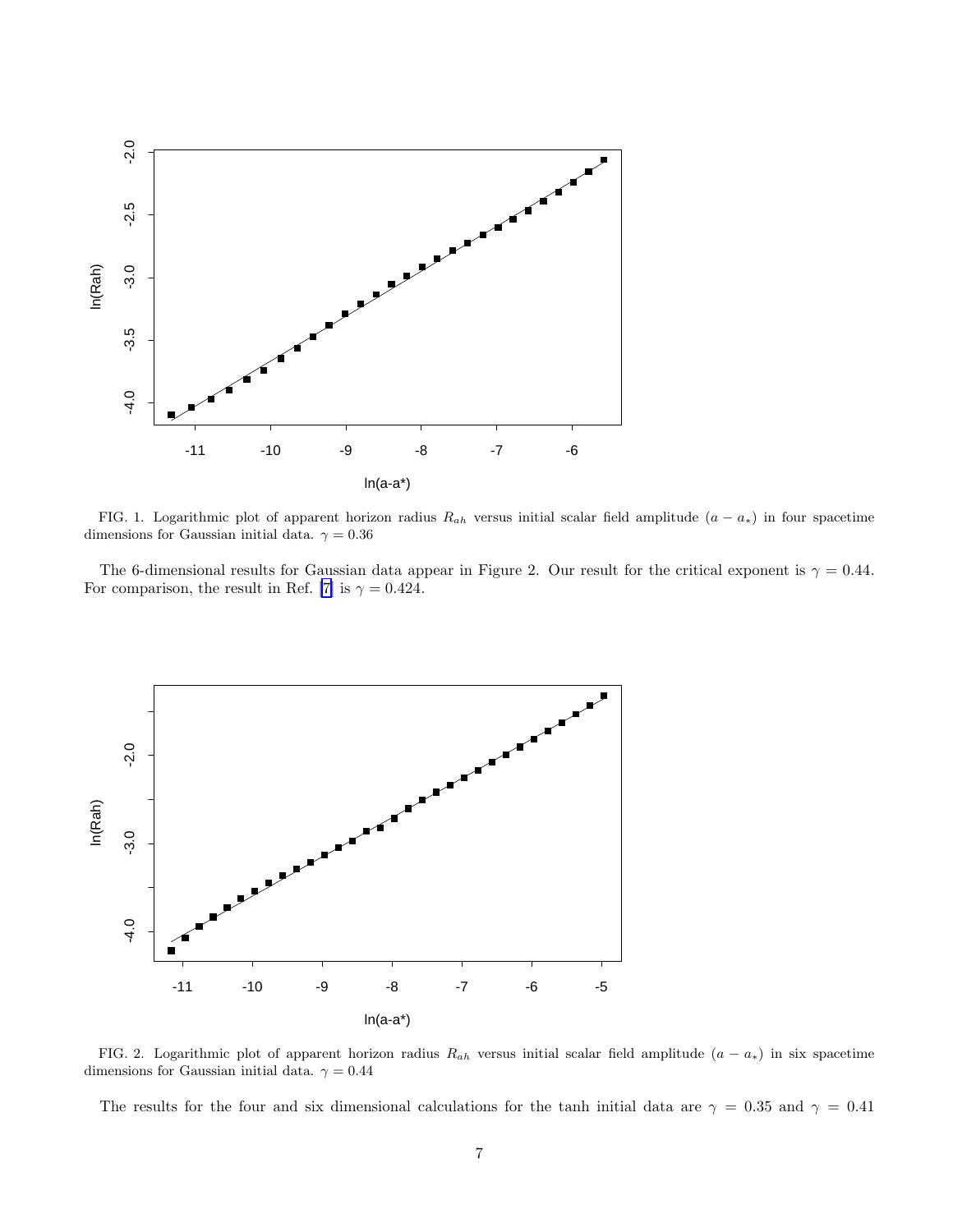respectively. This provides a further check of our code, and further evidence of the insensitivity of the critical exponent to the shape of the initial data ("universality") in both four and six dimensions. Note that in six dimensions this is the first evidence for universality since Ref.[[7\]](#page-10-0) contains results only for a specific gaussian form of initial data, different from the one used here. Note also that the agreement of our apparent horizon radius scaling results with those of the earlier works cited, shows that the apparent horizon appears to be a fairly good approximation to the event horizon of the long time static limit, (in sofar as these earlier studies actually find this limit).

These tests of our formalism and code establish the consistency of our results with the earlier works mentioned above, and set the stage for new calculations for arbitrary values of the cosmological constant. Although our code allows calculations for any dimension, we focus on the 5−dimensional case mainly because results already exist for 3, 4 and 6 dimensions.

With  $\Lambda = 0$ , for the tanh initial data, we find a critical exponent of  $\gamma = 0.41$  (Figure 3). This value falls between the 4 and 6 dimensional cases as conjectured in[[7](#page-10-0)].



FIG. 3. Logarithmic plot of the apparent horizon radius  $R_{ah}$  versus initial scalar field amplitude  $(a - a_*)$  in five spacetime dimensions with zero cosmological constant for tanh initial data.  $\gamma = 0.41$ 

With  $\Lambda = -1$ , and Gaussian initial data, we find a critical exponent of  $\gamma = 0.49$  (Figure 4). All of the graphs show an oscillation about the least squares fit line. This is a known feature for zero cosmological constant, and is concomitant with discrete self-similarity of the critical solution. Our results for negative comological constant also show this feature, which indicates that the critical solution for this case also has discrete self-similarity.

We find that in five dimensions the critical exponent appears not to be universal, at least in the supercritical approach to computing it. The Gaussian initial data yielded  $\gamma = 0.52$  for  $\Lambda = 0$ , in comparison to  $\gamma = 0.41$  for the tanh initial data (Figure 5).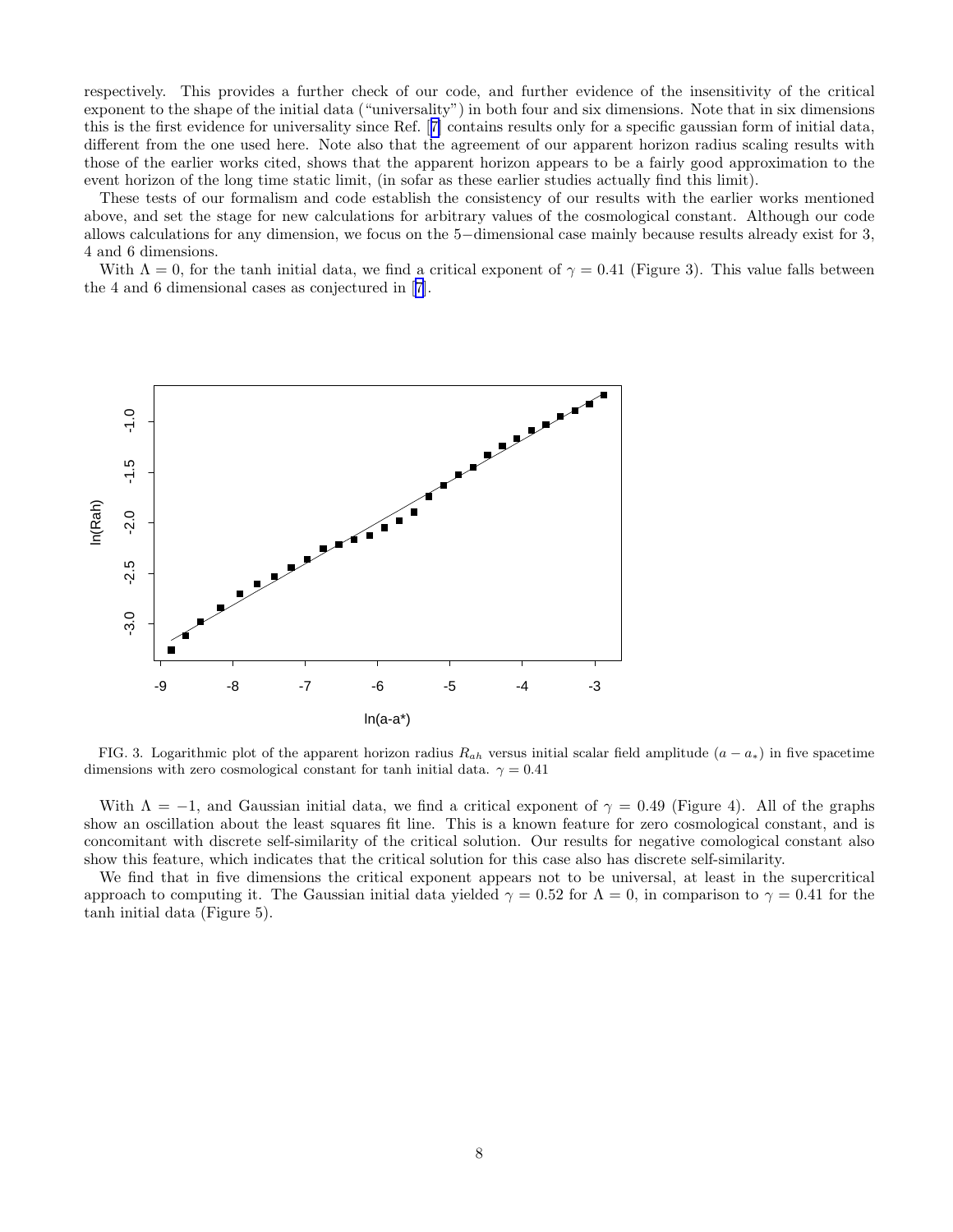

FIG. 4. Logarithmic plot of apparent horizon radius  $R_{ah}$  versus initial scalar field amplitude  $(a - a_*)$  in five spacetime dimensions with  $\Lambda=-1$  for Gaussian initial data.  $\gamma=0.49$ 



FIG. 5. Logarithmic plot of apparent horizon radius  $R_{ah}$  versus initial scalar field amplitude  $(a - a_*)$  in five spacetime dimensions with  $\Lambda = 0$  for Gaussian initial data.  $\gamma = 0.52$ 

The reason for this is not clear to us and it would be worthwhile calculating the exponents using the subcritical approach suggested in Ref. [\[15\]](#page-10-0), where the Ricci scalar at the origin is calculated near criticality from below. It is also worth noting that a similar lack of universality is manifested in the 3−dimensional AdS case using the supercritical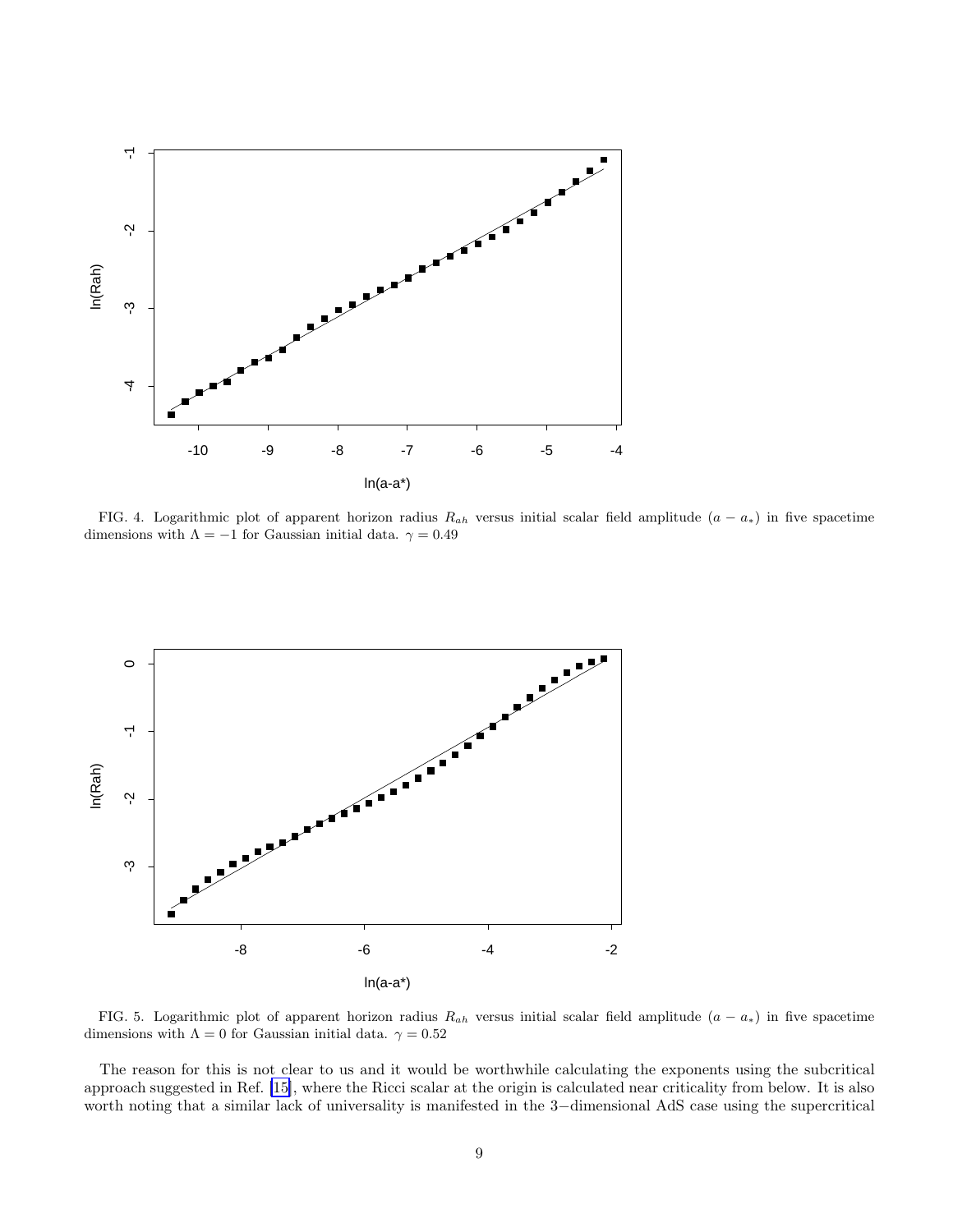apparent horizon method of computing  $\gamma$  [[16\]](#page-10-0).

We also carried out a preliminary investigation of the positive cosmological constant case in five dimensions. This is an interesting case because of the presence of a cosmological horizon in addition to the potential apparent horizon. Figure 6 shows graphs of the scalar field and apparent horizon functions  $h$  and  $ah$  in the left and right columns respectively, as functions of  $\phi$ , prior to and at the onset of apparent horizon formation in the two successive rows. Note the location of the cosmological horizon in the right hand column near  $\phi = 5.8$ . We find that the function  $\phi(u, v)$  evolved such that instead of the radial grid contracting as for the zero and negative  $\Lambda$  cases, it expanded as the scalar field moved towards the origin. This feature is visible in Figure 6: the range of  $\phi$  in the lower graphes has expanded to 8 from 6. In fact the closer is the onset of apparent horizon formation, the larger the range of the  $\phi$  variable (and hence the radial grid). This prevented us from extracting accurate apparent horizon radii since the interesting features became confined to an ever shrinking part of the grid. We hope to study this in detail in future work.



FIG. 6. Plots of the scalar field h and the ah function Eqn. [\(37](#page-4-0)) prior to (top row) and nearer apparent horizon formation in five spacetime dimensions with positive Λ. Note the expansion of the  $\phi$  grid from 6 to 8 in the bottom two graphs.